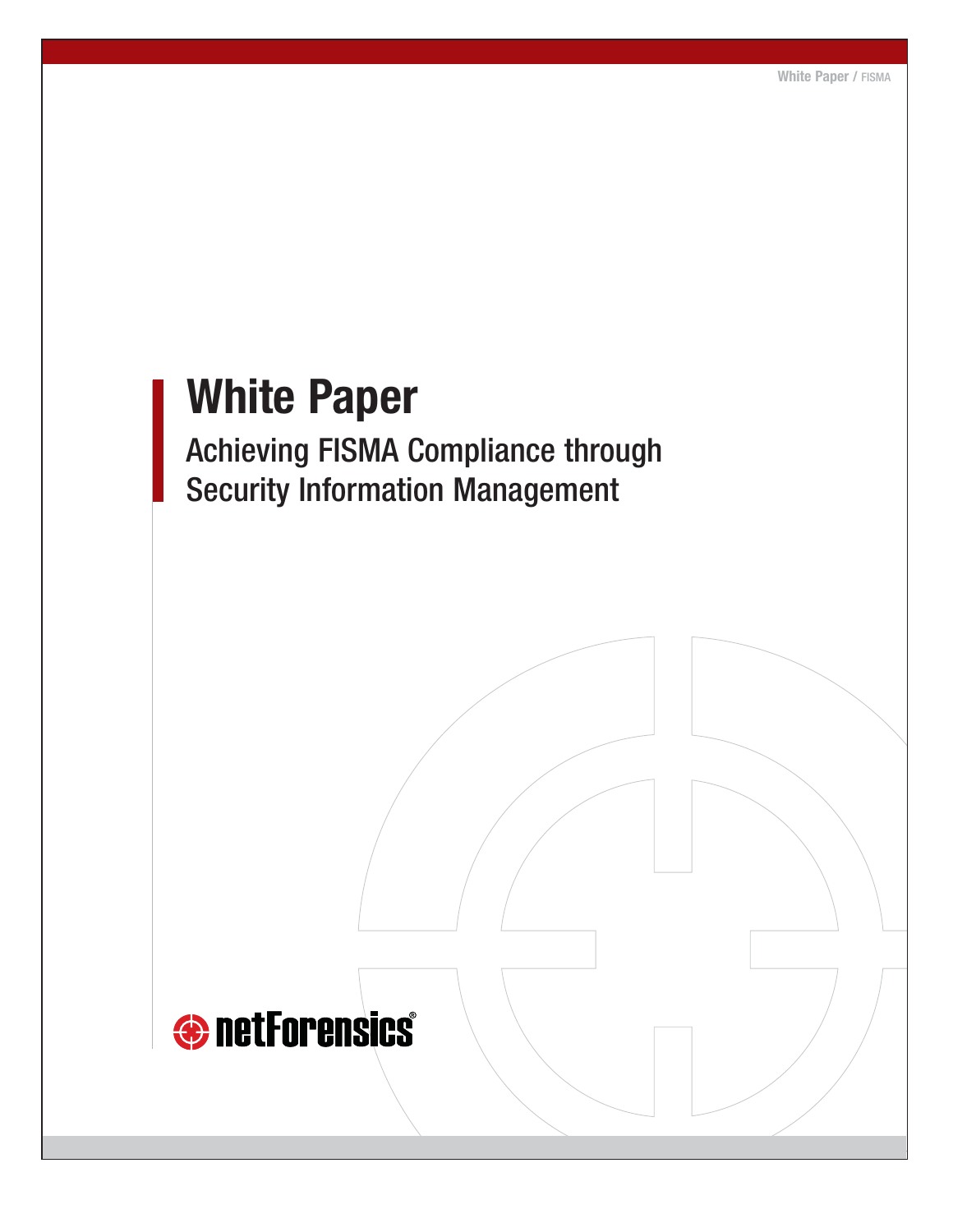### **Contents**

| <b>Security Information Management: The Foundation that</b> |  |
|-------------------------------------------------------------|--|
|                                                             |  |
|                                                             |  |
|                                                             |  |
| References 6                                                |  |

# **O** netForensics®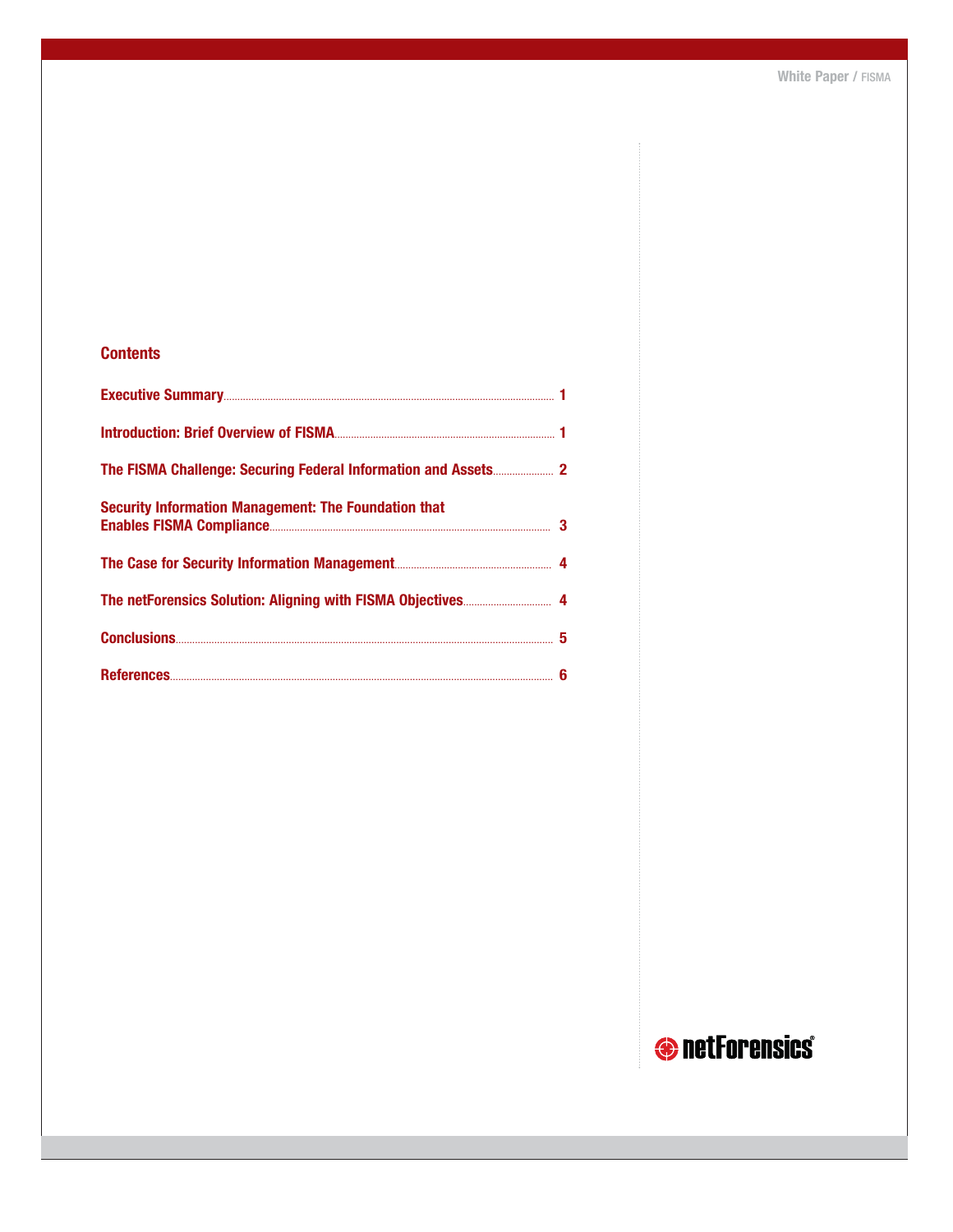#### **Executive Summary**

Enacted by the federal government in 2002, the Federal Information Security Management Act (FISMA) recognized the need to define a comprehensive framework for establishing and monitoring of security programs for federal agencies. By effectively managing risk, federal information and assets can be adequately protected.

According to Joshua Bolten, director of the Office of Management and Budget (OMB), which mandates FISMA reporting requirements, "The security of the federal government's information and information systems is a responsibility shared by every agency. The Administration's policy requires federal agencies to take a risk-based, cost-effective approach to secure their information and systems, identify and resolve current IT security weaknesses and risks, as well as protect against future vulnerabilities and threats."<sup>1</sup>

The importance of FISMA cannot be overemphasized—the task of maintaining the federal government's information infrastructure is critical. Yet FISMA compliance presents significant challenges for federal agencies, as well as for any organizations with information systems that deal with federal information. To be compliant, agencies are required to perform inventories of their IT assets, analyze security incidents, develop processes for reporting and monitoring security incidents, and conduct security awareness training. IT organizations need an effective approach to FISMA compliance that involves establishing an agency-wide, risk-based, and cost-effective informationsecurity program.

Security information management (SIM) can enable federal agencies to meet FISMA regulatory compliance directives of accountability, as well as ongoing reporting policies and procedures. The U.S. Department of Labor Mine Safety and Health Administration (MSHA) and the U.S. Agency for International Development (USAID) implemented a security management solution to address their security management challenges, and ultimately meet FISMA regulatory compliance. In fact, by deploying netForensics' nFX Open Security Platform (nFX OSP) for SIM, both federal agencies recently received stellar marks on the FISMA scorecard issued by the House Government Reform Committee, affirming their ability to transform security-related information into actionable intelligence.

Properly implemented, a best-practices SIM solution gives federal agency management real-time visibility into information security-related risk and compliance data. Additionally, SIM can support the agency's broader corporate governance objectives.

#### **Introduction: Brief Overview of FISMA**

FISMA was signed into law in December 2002, as part of the Electronic Government Act. Repealing the Computer Security Act of 1987, FISMA was enacted to streamline—while at the same time strengthening—the requirements of its predecessor, the Government Information Security Reform Act (GISRA). Because FISMA compliance is a matter of national security, it is scrutinized at the highest level of government.

Governed by the National Institute of Standards and Technology (NIST), the Act applies to the information and information systems used by federal agencies, and also applies to any organizations, such as contractors and industry partners, that possess or use federal information. Thus, FISMA has a wider applicability than previous security laws. Under FISMA regulations, each federal agency must develop, document, and implement an

### **e** netForensics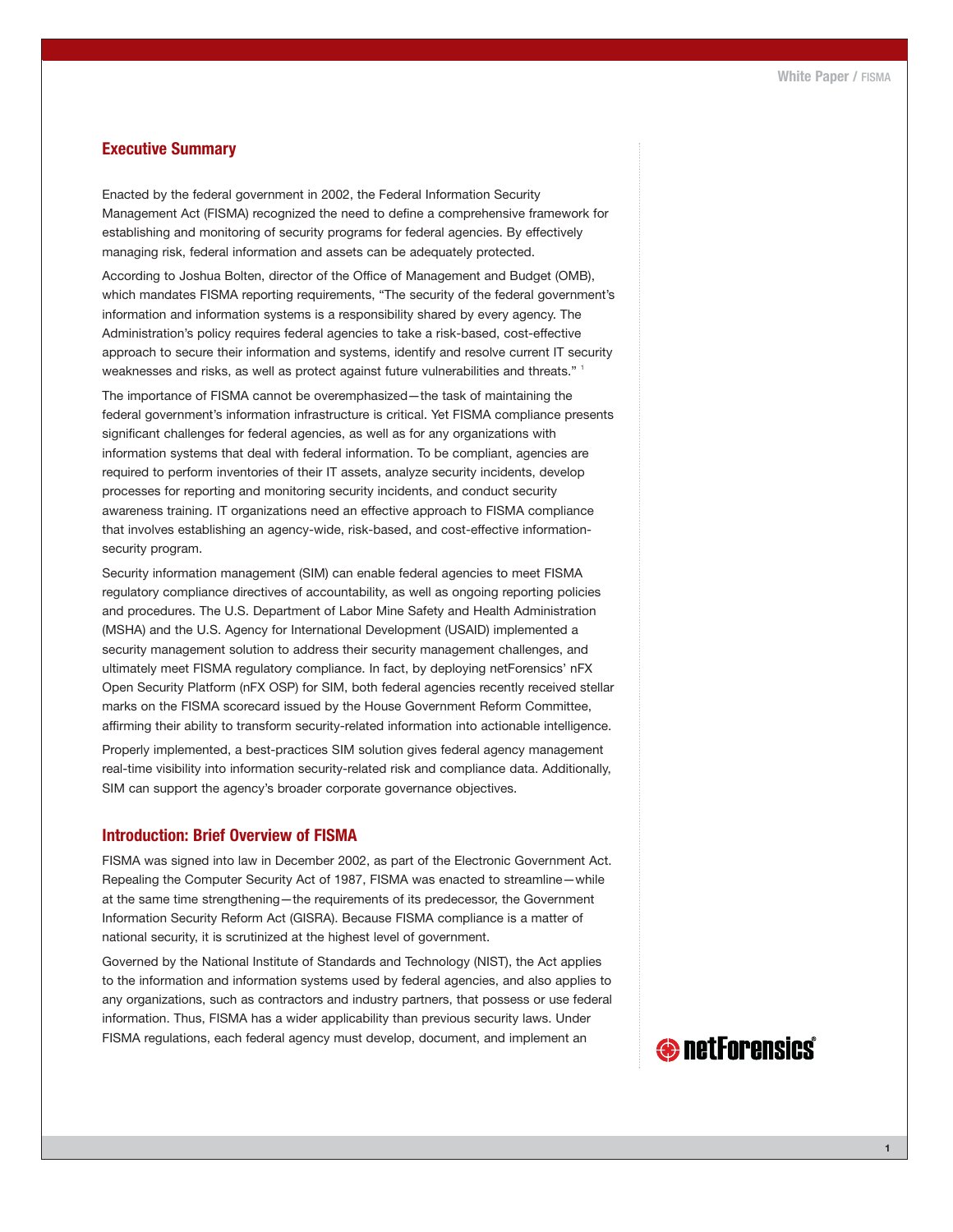agency-wide information-security program.

To comply with FISMA, federal agencies must actively participate in the following:

- Develop a comprehensive security program.
- Ensure that appropriate officials are assigned security responsibility.
- Review periodically the security controls in their information systems.
- Engage in annual security reporting to the OMB.
- Provide internal security awareness training.
- Follow guidelines issued by NIST for information security controls.

Within the FISMA framework, the federal government is able to objectively measure IT security progress and identifiable problems. This information is essential to ensuring that priorities are placed on remediation efforts and IT resources, resulting in the timely resolution of IT security weaknesses.

#### **The FISMA Challenge: Securing Federal Information and Assets**

- Risk Assessment The complying organization must use an approach to risk assessment that considers historical, real-time, and potential vulnerabilities, while enabling rapid action to prevent historical threats from occurring. Risks must be identified based on visibility into the security devices or controls in place, as well as the underlying, internal applications and data that those controls are protecting. Policies must be assessed and infrastructures must be hardened to ensure that past threats do not recur. Quick, decisive action must be taken when real threats do occur, and those need to be effectively separated from false-positives. Vulnerabilities must be proactively patched against the most critical systems. Finally, progress in these areas must be demonstrated against an acceptable baseline.
- Incidence Response Complying organizations must define a process for incidence response as part of a comprehensive approach to FISMA compliance. Acceptable thresholds for responding must be identified, the chosen incidence response must be process followed, and the process thoroughly documented to prove adherence and assess the response. The incidence response process must illustrate that reasonable action was taken before systems were compromised. In the best-case scenario, the process should be operationalized through a workflowbased solution.
- Intrusion Detection System and Tools Inherent in the network, complying organizations need a powerful attack detection and prevention capability, for both common and unique attacks. In addition to detecting intrusions, such intrusions, as well as how the system responds to those intrusions, must be thoroughly detailed in reports.
- Malicious Code Protection Complying organizations must prevent malware from compromising data in critical systems, and bar access to confidential or classified information. Controls must be implemented to prevent malware, and in the event that those controls are compromised, quick detection and decisive action to eradicate it is needed. Additionally, controls must be demonstrated, and any shortcomings inherent in those controls should be identifiable.
- Individual Identification and Authentication Agencies need to closely and

## **O** netForensics®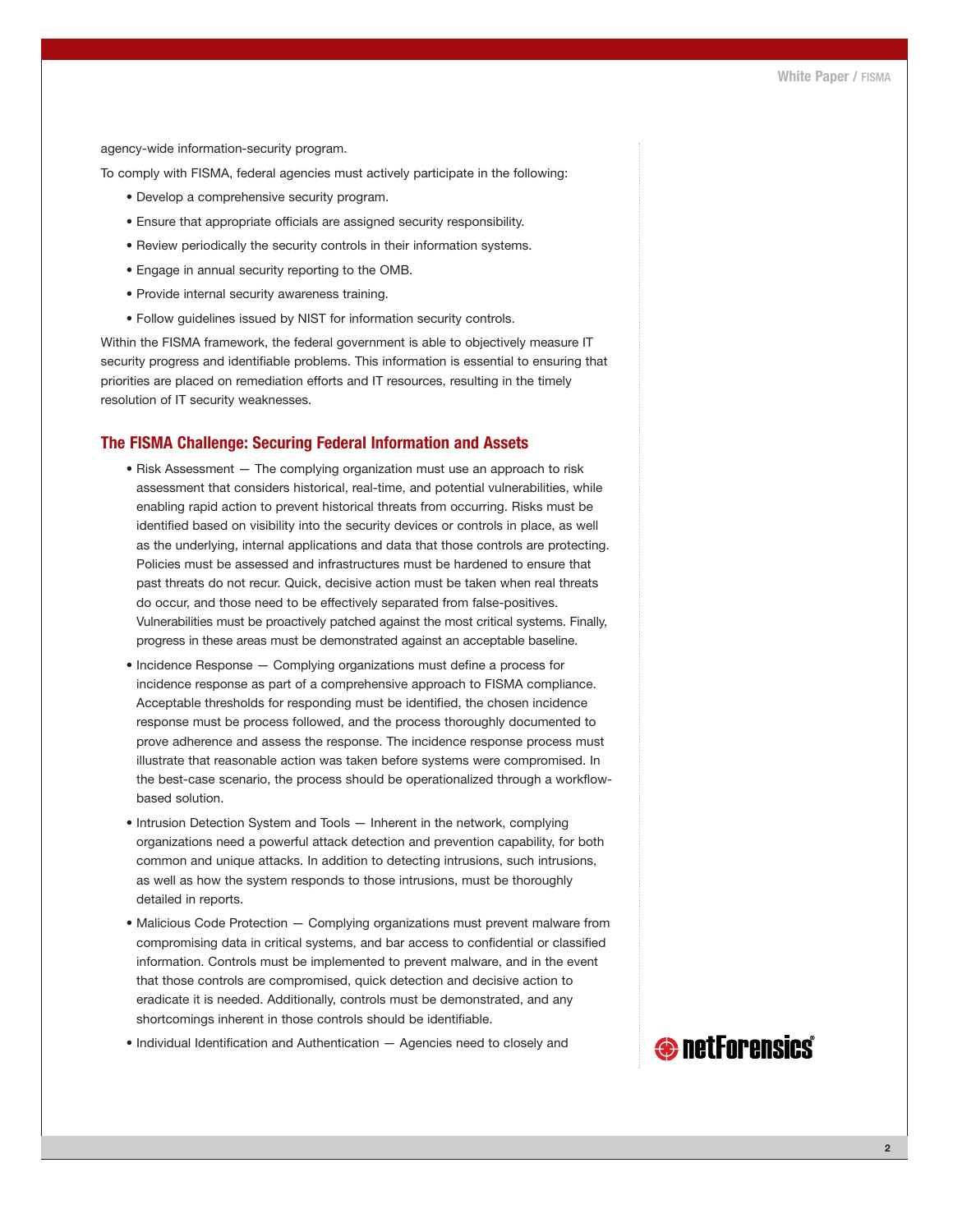thoroughly monitor network access violations, such as repeated failed login attempts, with an effective identity-management system and network admissioncontrol program. A system should be implemented that provides real-time visibility, and enables adequate enforcement of the admission control policies, especially when alerts surface.

- Monitor Change Activity All system status and configuration changes, as well as security infrastructure modifications, must be detectable, with an implemented process for reporting on them.
- Logging and Audit Controls To monitor for malware and to demonstrate that intrusion detection is functioning properly, agencies need a correlation technology that encompasses all network security devices, applications, and databases. To log an audit, an architecture should reliably collect the data and ensure it is readily available at all times.
- Supervision and Review With a comprehensive reporting structure in place, agencies must implement processes and policies for the timely and thorough review of all reporting outcomes. These reporting processes must also include the steps to take given the various potential reporting results.

#### **Security Information Management: The Foundation that Enables FISMA Compliance**

Federal regulations do not dictate the particular technologies that a company must employ to fulfill compliance obligations. Yet the federal government is aware that technology can assist in ensuring compliance. The Act in fact states that the federal government:

*"…acknowledges that commercially developed information security products offer advanced, dynamic, robust, and effective information security solutions, reflecting market solutions for the protection of critical information infrastructures important to the national defense and economic security of the nation that are designed, built, and operated by the private sector." 2*

A comprehensive and specific approach to meeting compliance with FISMA requirements must start with leveraging the right security management solution—one that enables realtime monitoring and historical, on-the-fly reporting. But technology alone is not the answer. An in-depth approach that integrates existing assets—including people, processes, and policies—with technology is the most viable means to successfully attaining compliance.

Assuming the following responsibilities to prove diligence in managing information security risk helps organizations meet FISMA requirements, as well as those of other privacy and security regulations:

- Define a policy-driven security management program that can be incorporated early on into business processes — Identify the people and technology controls needed to satisfy the organization's security mission and ensure compliance. Also, ensure that security initiatives are integrated into business processes at their onset, rather than after the fact.
- Validate security controls Provide for the monitoring and reporting of controls on human actions and decisions, process controls, and information technology controls.
- Implement a risk management approach to information security Comprise active

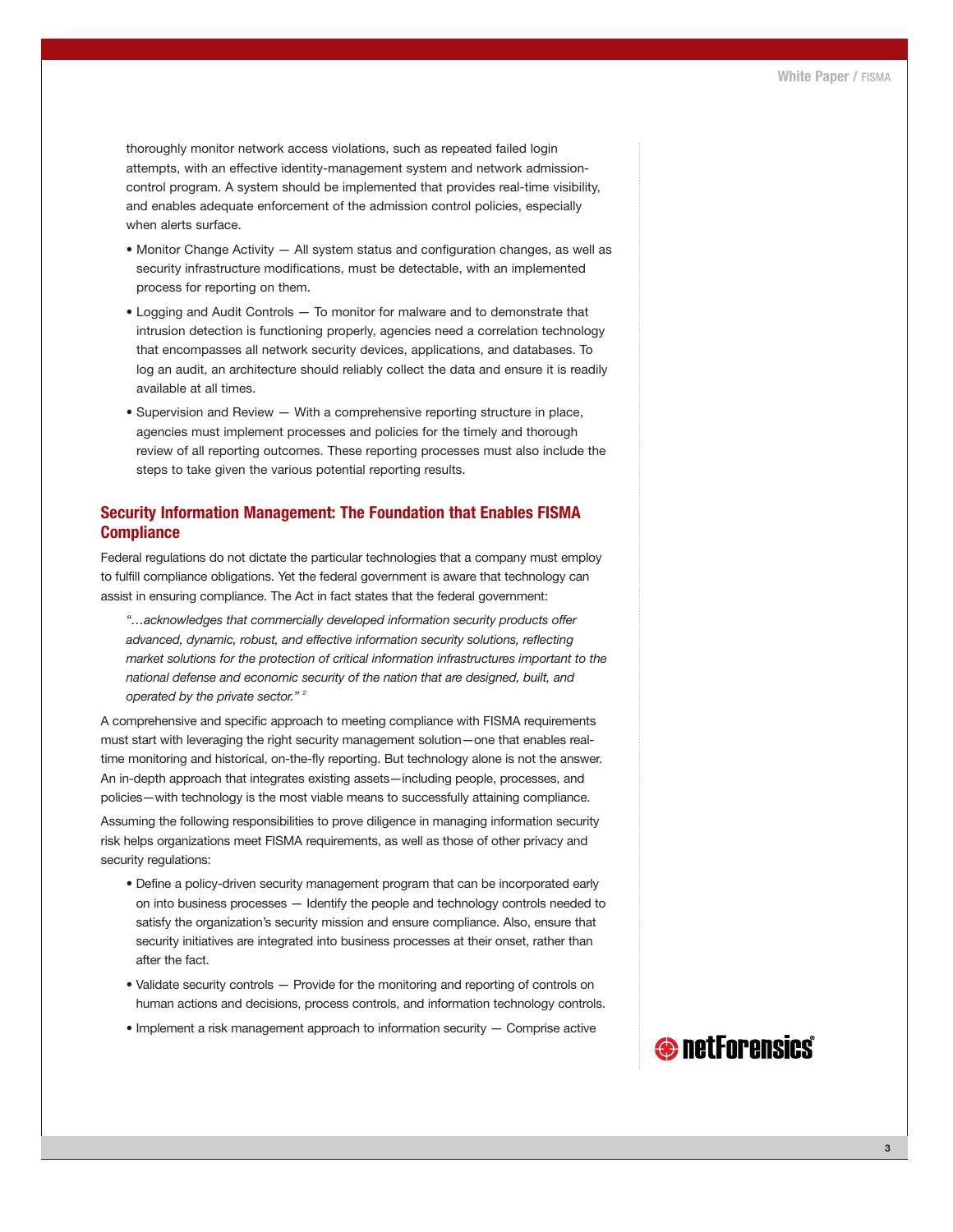monitoring of risk as defined and measured by key control indicators (KCIs) and key risk indicators (KRIs), correlating the relative value of information assets, the threats to the confidentiality, integrity, and availability of the assets, and the vulnerability of the systems and architecture that store and carry the assets.

- Demonstrate due diligence in the application of internal controls Create a link between the security infrastructure and policy by capturing all security events from all network hosts, devices, and assets in an auditable database.
- Develop and implement an effective security-incident management process Demonstrate that the proper steps were taken to correct systems and adjust policy if a non-compliant situation is identified.
- Enable reporting that can help demonstrate compliance Demonstrate the ongoing security of compliance-related assets over a period of time, recreating the organization's security posture in the event of an audit, and enabling security performance management against metrics that can be leveraged for corporate governance initiatives.
- Establish capabilities for archiving and data preservation Preserve near-term and long-term data in its purest form for forensics and evidentiary presentation.

By implementing effective, comprehensive policies and procedures for establishing accountability and consistent reporting practices, federal agencies can successfully meet FISMA regulatory compliance directives.

#### **The Case for Security Information Management**

To better respond to security threats, maintain compliant operations, and ensure the continuity of key business processes, federal agencies are turning to SIM solutions, and meeting FISMA requirements in the process. The U.S. Department of Labor Mine Safety and Health Administration identified the need for increased visibility to successfully meet FISMA challenges, and chose to align its technology initiatives with agency business needs. By implementing a security management solution, the Administration was able to correlate security events across multiple data sources, identify and prioritize real threats and risks, and demonstrate the ability to immediately apply the appropriate response.

The U.S. Agency for International Development employed a security management platform to meet its mandated FISMA objectives. The Agency leveraged the platform to collect and correlate security events from different vendor technologies and help measure the organization's overall risk and security posture.

For both agencies, nFX OSP enabled, and continues to enable, high marks on FISMA's annual Federal Computer Security Report Card. The annual scorecard shows to what degree agencies meet the mandates of FISMA.

#### **The netForensics Solution: Aligning with FISMA Objectives**

netForensics enables an efficient strategy for examining the adequacy and effectiveness of information security policies, procedures, and practices. nFX OSP automates the collection and correlation of the immense volumes of data created through security initiatives. The platform also provides periodic assessments of the risk and degree of harm that could result from unauthorized access, modifications, or destruction to information and information systems that support the operations and assets of the

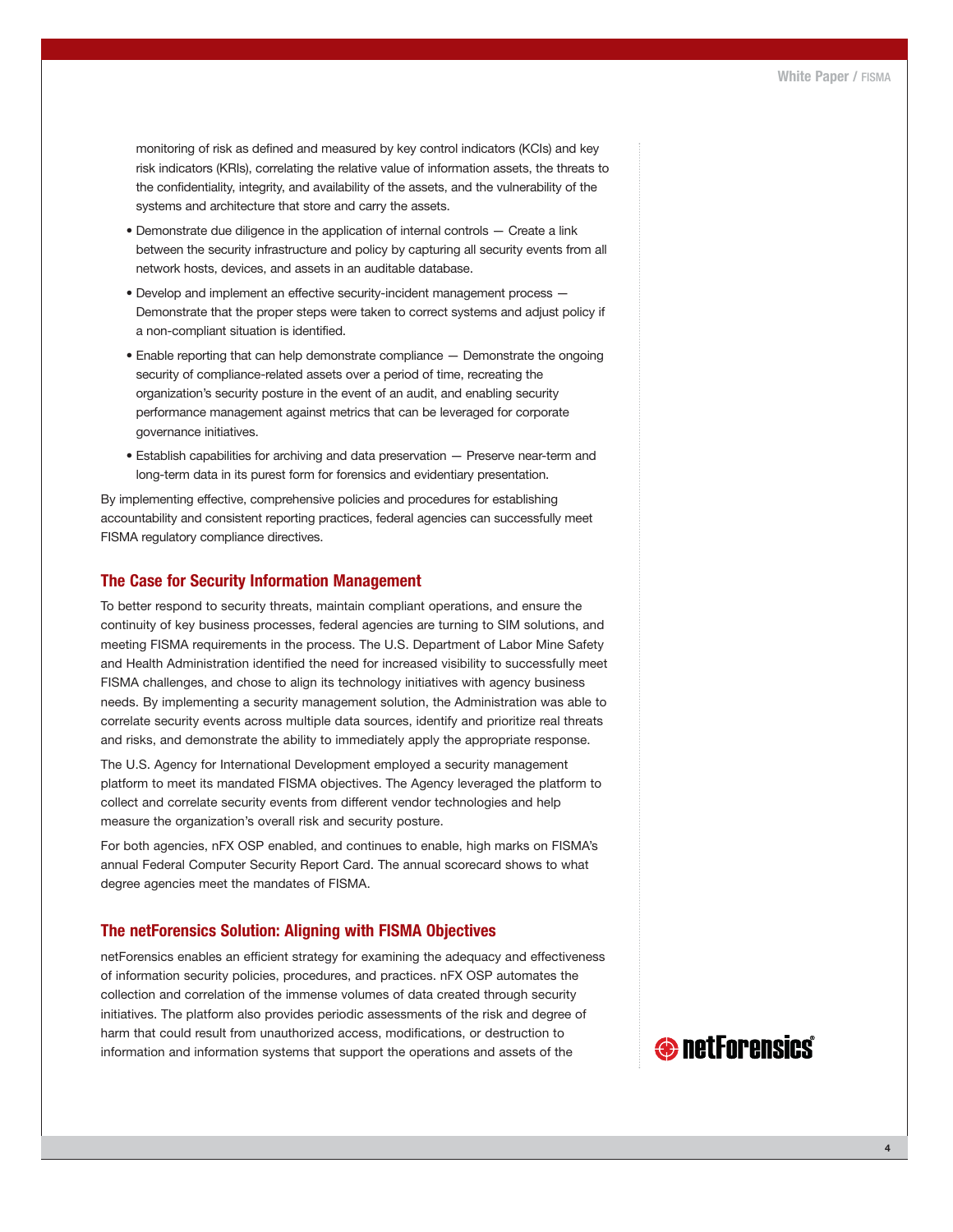#### agency, as required by FISMA.

More specifically, nFX OSP provides federal agencies the following tools and technologies to meet FISMA requirements:

- Risk assessment based on asset value, threats, and vulnerabilities.
- Incident-resolution management, integrating incidence response processes with existing enterprise workflow systems, and thus enabling accelerated incidence response through its collaborative approach.
- Compliance asset dashboards that provide real-time monitoring of the status of an organization's security posture at the network, asset, and business unit levels.
- Embedded knowledge base that provides guidance in analyzing, documenting, and reporting on security issues, including newly discovered vulnerabilities, malware, and vendor-specific vulnerability data.
- Strong correlation of intrusion-detection system events, including vulnerability correlation, statistical correlation, historical correlation, and rules correlation.
- Security operations performance measurement, with reports that focus on vulnerability, threat, and incidence response for all compliance-related assets in the enterprise.
- Detection and reporting on viruses, worms, and other malicious code; on all system status and configuration changes; and on privilege and authorization changes.
- Centralized application and device monitoring tool, enabling comprehensive collection, correlation, analysis, reporting, and retention of audit events from disparate applications, security devices, network devices, servers, and desktops, thus transforming data into actionable intelligence.
- A highly scalable and redundant security architecture that grows as organizations grow, and changes as business needs change.

Using these tools and technologies, federal IT organizations can effectively manage information security risk, and consequently demonstrate FISMA compliance.

#### **Conclusion**

FISMA requirements have intensified the need for federal government agencies to improve the security of IT systems, applications, and data. By presenting a baseline of requirements for government agencies, FISMA calls for using information-security best practices of risk and vulnerability measurement to ensure the integrity, confidentiality, and availability of federal information systems. Through FISMA-related efforts, agencies can help strengthen the protection of information assets that are vital to national security.

A fully implemented SIM solution like nFX OSP, along with alignment of human, process, and information controls, enables federal agencies to meet FISMA objectives. By leveraging existing technology and tools, federal agencies can identify, assess, and report on security-related issues, information, and events, and can ultimately provide tangible evidence of their efforts.

#### **References**

1. Memorandum for Heads of Executive Departments and Agencies: Reporting Instructions for the Federal Information Security Management Act and Updated Guidance on Quarterly IT